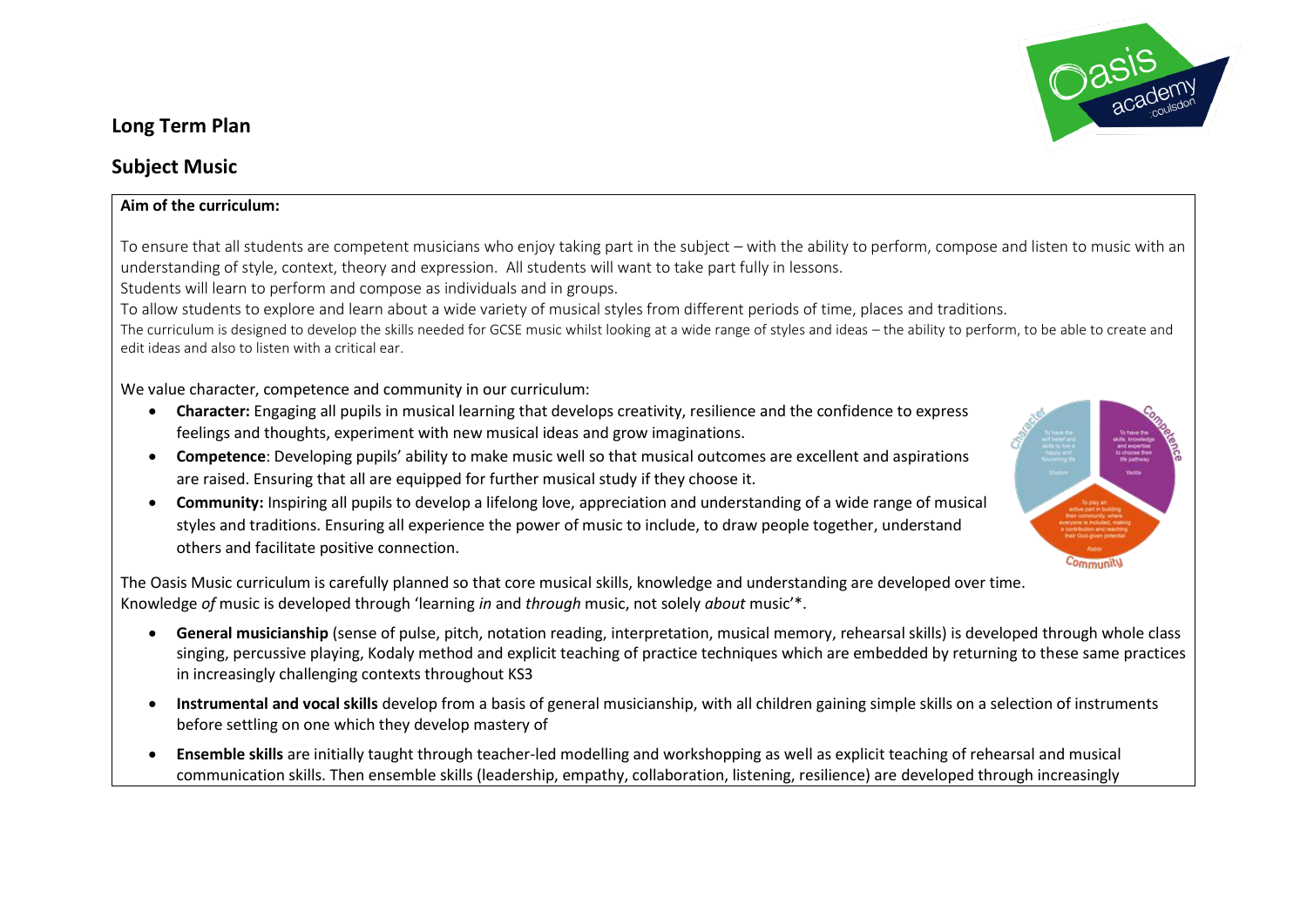challenging ensemble singing, playing and performing, large and small groups with increasing independence, playing increasingly complexity repertoire.

- Musical language and contextual understanding of music begins with simple musical concepts and language then builds and accumulates over time as children learn music from a wide range of genres and traditions, listening, describing and analysing music through speech and writing with increasing discrimination
- **Composition and improvisation** opportunities are integrated throughout the curriculum, incrementally increasing in demand and complexity from short rhythmic patterns to entire song compositions
- **Music technology** understanding and use is introduced gradually, starting with simple loop arrangements and building to a Beethoven sequencing project and song composition.

## **Aims/outcomes**

Through our carefully sequenced and ambitious curriculum we intend that our students will achieve these aims/outcomes:

- 1. To equip all students with the knowledge, skills and understanding so that they will know how to make music well, being able to\*\*:
	- Play an instrument alone and with others
	- Sing and use their voices
	- Create their own music, composing and improvising alone and with others
	- Use and understand notation
	- Use music technology to create and reproduce music
	- Describe and analyse music using the musical elements: dynamics, rhythms, instrumentation, pitch, structure, harmony, tempo, articulation, timbre, texture.

2. To induct all students into existing musical traditions and their practices of making-music, through:

- performing, listening to, reviewing and evaluating music across a range of historical periods, genres, cultures and traditions, including the works of great composers and musicians
- engaging in extracurricular clubs and enrichment activities that allow them to develop their own musical interests and skills
- working with professional musicians from a range of musical traditions
- watching and taking part in live musical performances

3. To enable all students to develop their character, confidence and identity through music, evidenced by:

• a lifelong love of music and a belief that they can be musicians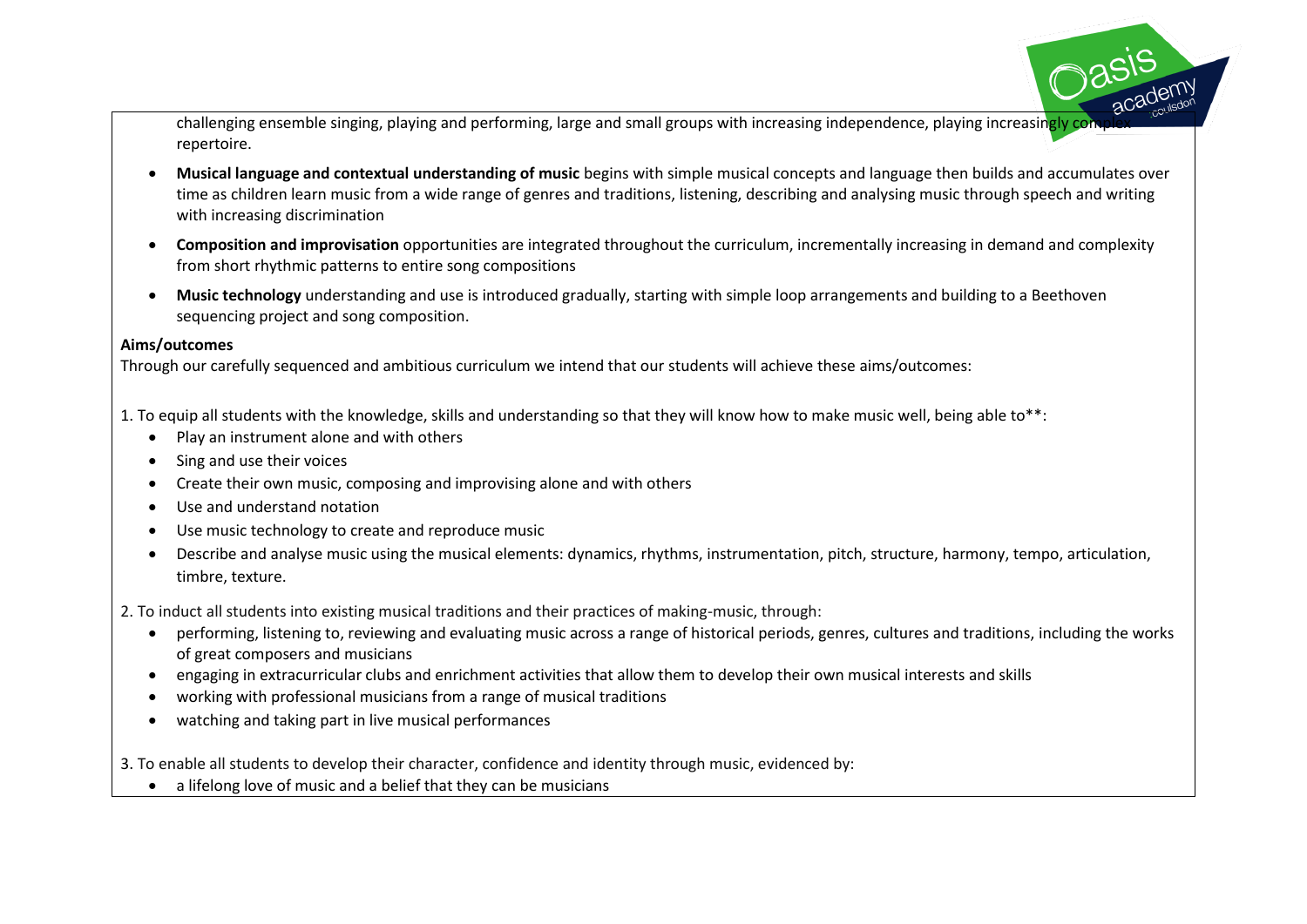- resilience to rehearse, improve, perform, give and take feedback and reflect effectively
- empathy, sensitivity, understanding and openness to others
- confidence, collaboration and leadership skills
- an understanding of music's role in shaping individuals, culture and community for good.

| <b>YEAR 7</b>                                                | <b>Autumn 1</b>                                                              | <b>Autumn 2</b>                                                                                                                    | Spring 1                                                                                                                                                                                                                 |                        | <b>Spring 2</b>                                                                                                                                                |  | Summer 1                                                                                                                                                                 |  | <b>Summer 2</b>                                                                                                         |
|--------------------------------------------------------------|------------------------------------------------------------------------------|------------------------------------------------------------------------------------------------------------------------------------|--------------------------------------------------------------------------------------------------------------------------------------------------------------------------------------------------------------------------|------------------------|----------------------------------------------------------------------------------------------------------------------------------------------------------------|--|--------------------------------------------------------------------------------------------------------------------------------------------------------------------------|--|-------------------------------------------------------------------------------------------------------------------------|
| Title                                                        | Sing up/STOMP                                                                | Sing up/STOMP                                                                                                                      | <b>Keyboard skills</b>                                                                                                                                                                                                   |                        | <b>Traditional West African</b><br>drumming and singing                                                                                                        |  | Intro to music tech                                                                                                                                                      |  | <b>Hall of the Mountain</b><br>$King$ – the orchestra                                                                   |
| General<br>musicianship                                      | Enjoy making music<br>with others<br>Develop internal<br>sense of pitch      | Read, write and play<br>crotchets, quavers,<br>rests, triplets and<br>semiguavers using<br>Kodaly method<br>Develop sense of pulse | Internal sense of pulse,<br>musical memory,<br>understanding of pitch<br>and confidence<br>performing solo.                                                                                                              | $\bullet$<br>$\bullet$ | Singing in harmony<br>Singing in tune<br>Sense of pulse                                                                                                        |  | Sense of pulse - playing<br>in time with a<br>metronome                                                                                                                  |  | Introduction to<br>pitched staff<br>notation<br>Rehearsal of<br>previously learned<br>rhythm notation                   |
| <b>Instrumental</b><br>competence<br>and music<br>technology | Sing in tune alone and $\bullet$<br>with the whole class                     | Play rhythms using<br>body and 'STOMP'<br>percussion                                                                               | Know where notes are on  .<br>the keyboard<br>Play the riffs, chords, bass<br>lines and melody from a<br>recent popular song on<br>the keyboard.<br>Learn a classical piece to<br>play with both left and<br>right hands |                        | Singing melodies and<br>harmonies in tune<br>alone, with the whole<br>class and in small<br>groups<br>Djembe drumming: two<br>tones, unison and<br>polyrhythms |  | Rehearsal of previously<br>learned keyboard skills<br><b>Music tech:</b><br>Loops<br>Record chords, bass line,<br>riff.<br>Edit: trim, copy, paste,<br>quantise, delete. |  | Use of previously<br>learned keyboard<br>skills to play more<br>challenging parts<br>Play a part from staff<br>notation |
| Ensemble<br>skills                                           | Rehearse singing as a<br>whole class - teacher<br>led.<br>Following a leader | Play in time alone and<br>with others<br>Whole class, teacher<br>led rehearsal                                                     |                                                                                                                                                                                                                          |                        | Whole class modelling<br>of effective ensembles<br>Small group rehearsing<br>and arranging                                                                     |  |                                                                                                                                                                          |  | Play an orchestral<br>part (on the<br>keyboard) with                                                                    |

academy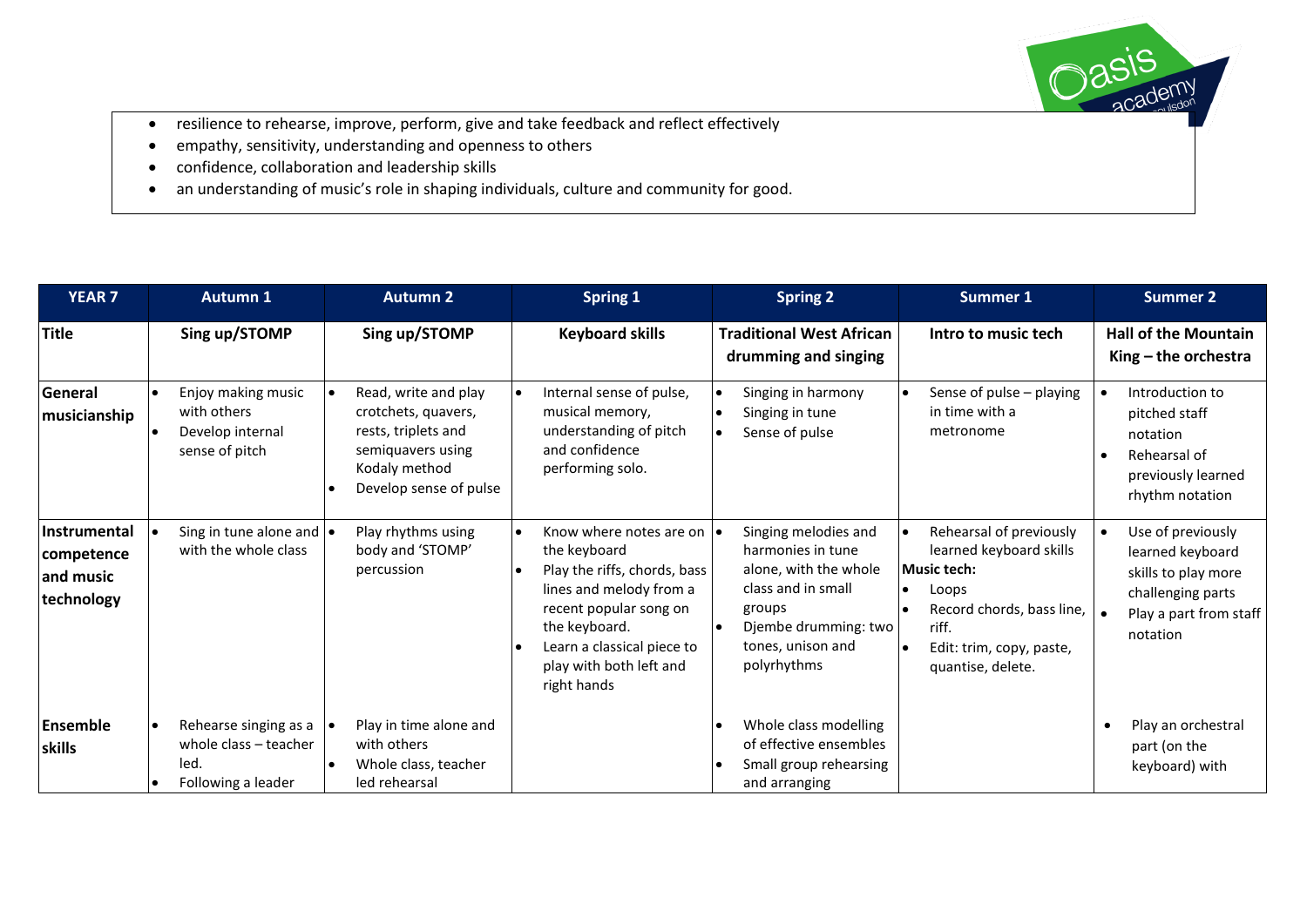

|                                                               | Ensemble sensitivity                                                                       | Arrange and rehearse in<br>small groups<br>Listening to others,<br>sharing ideas, making<br>decisions together          |                                            | Listening to others,<br>sharing ideas, making<br>decisions together                            |                                                                                                         | others playing<br>different parts                                                                                                                                                  |
|---------------------------------------------------------------|--------------------------------------------------------------------------------------------|-------------------------------------------------------------------------------------------------------------------------|--------------------------------------------|------------------------------------------------------------------------------------------------|---------------------------------------------------------------------------------------------------------|------------------------------------------------------------------------------------------------------------------------------------------------------------------------------------|
| <b>Musical</b><br>language and<br>contextual<br>understanding | Dynamics, melody<br>and harmony<br>Understand meaning<br>of songs and sing<br>expressively | Rhythms, dynamics and $\bullet$<br>tempo                                                                                | Riffs, chords, bass lines<br>and melodies. | Context and history of<br>traditional African<br>drumming and songs                            | Sequencer<br>$\bullet$<br>Loops<br>$\bullet$<br>Riffs, chords, bass lines<br>and melodies.<br>Structure | Orchestra and<br>orchestral<br>instruments<br>Grieg and his context<br>How musical<br>elements are used to<br>convey meaning:<br>pitch, tempo,<br>articulation, rhythm,<br>texture |
| <b>Composition</b><br>and<br>improvisation                    |                                                                                            | Compose rhythms and<br>arrange rhythmic pieces<br>with others                                                           |                                            | Arrange songs and<br>drumming<br>accompaniment in<br>small groups<br>Improvise drum<br>rhythms | Arrange loops into<br>$\bullet$<br>simple ABA piece<br>Compose riff                                     |                                                                                                                                                                                    |
| <b>Assessment</b>                                             | Whole year group singing<br>concert performance                                            | Small group rhythm<br>composition<br>Listening test: elements,<br>rhythms, instruments and<br>elements in popular songs | Keyboard performance                       | Small group performance of<br>arrangement of song                                              | Recording of composition                                                                                | Perform part with rest of<br>class<br>Listening test: elements,<br>staff notation, Hall of the<br>Mountain King, popular<br>music                                                  |

| <b>YEAR 8</b> | Autumn 1 | Autumn 2' | Spring 1 | <b>Spring 2</b> | Summer 1 | <b>Summer</b> |
|---------------|----------|-----------|----------|-----------------|----------|---------------|
|               |          |           |          |                 |          |               |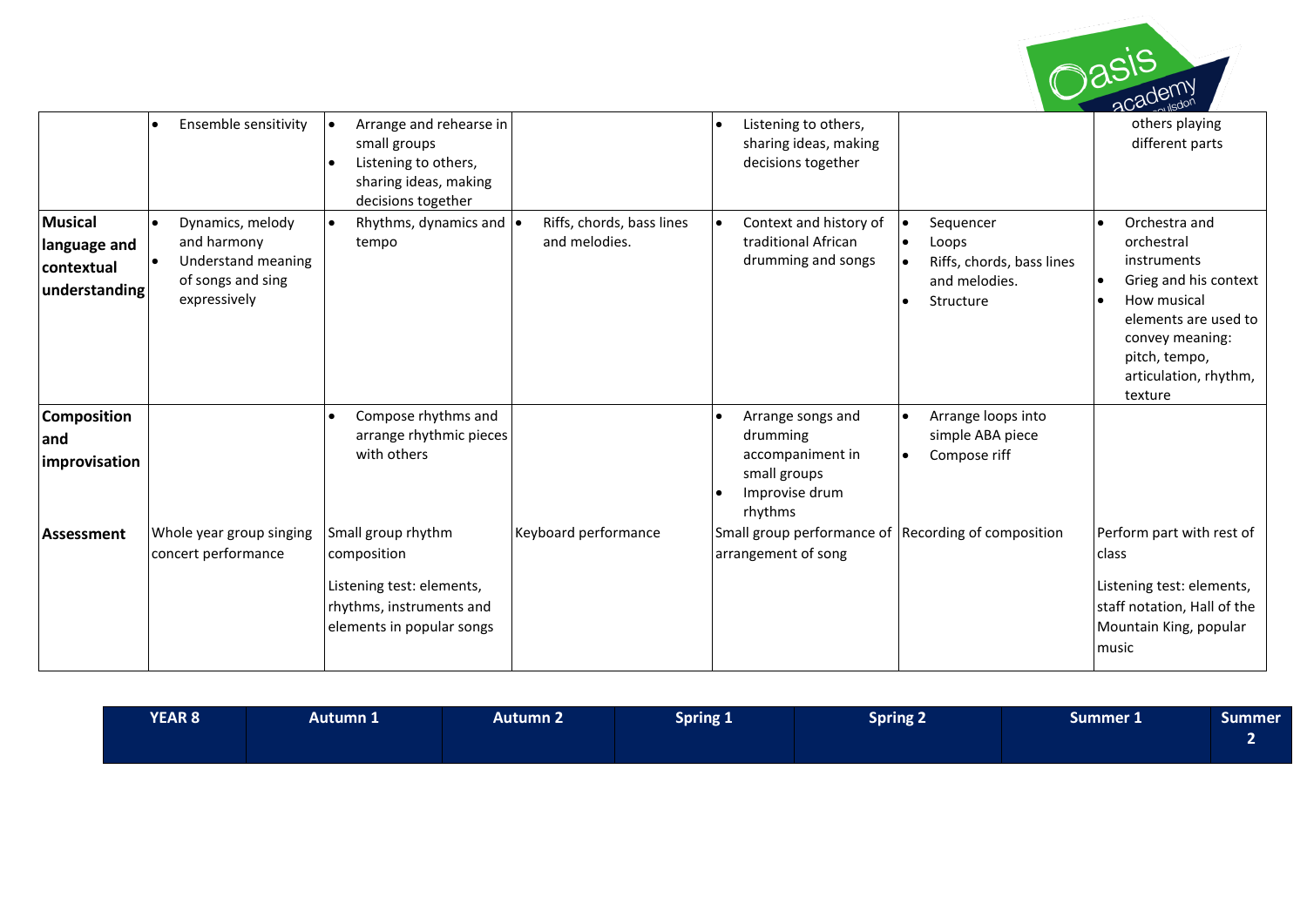

| <b>Title</b>                                                                                              | Guitar/ukulele skills                                                                                                                                                                                                                        | Haydn trumpet<br>$\bullet$<br>concerto-<br>sequencing project                                                                                                                                                              | Whole class band                                                                                                                                                                 | <b>Film music</b><br>$\bullet$                                                                                                                                                                        | Reggae<br>Samba<br>$\bullet$                                                                                                   |
|-----------------------------------------------------------------------------------------------------------|----------------------------------------------------------------------------------------------------------------------------------------------------------------------------------------------------------------------------------------------|----------------------------------------------------------------------------------------------------------------------------------------------------------------------------------------------------------------------------|----------------------------------------------------------------------------------------------------------------------------------------------------------------------------------|-------------------------------------------------------------------------------------------------------------------------------------------------------------------------------------------------------|--------------------------------------------------------------------------------------------------------------------------------|
| General<br>musicianship                                                                                   | Internal sense of pulse,<br>$\bullet$<br>understanding of pitch<br>and confidence<br>performing solo and in<br>a group.                                                                                                                      | $\bullet$<br>Read and play<br>dotted crotchets,<br>quavers and rests.<br>Develop reading<br>pitched staff<br>notation.<br>Develop sense of<br>$\bullet$<br>pulse recording in<br>time with<br>metronome.                   | Playing in time with<br>$\bullet$<br>others. Resilience<br>and commitment in<br>rehearsal.                                                                                       | $\bullet$<br>Develop imagination,<br>creativity, understanding<br>of how meaning<br>connects to sound.<br>Develop use of musical<br>$\bullet$<br>elements to represent<br>meaning.                    | Apply all previously developed general<br>musicianship strengths to a new style<br>of music in performance and<br>composition. |
| <b>Instrumental</b><br>competence and<br>music technology<br>Principles of<br>practice in every<br>scheme | Know how to read<br>$\bullet$<br>chord charts.<br>Play and compose<br>$\bullet$<br>simple riffs.<br>Play four chords.                                                                                                                        | Development of<br>$\bullet$<br>previously learned<br>keyboard skills<br><b>Music tech:</b><br>$\bullet$<br>Recording multiple<br>٠<br>parts through midi.<br>Edit: trim, copy,<br>$\bullet$<br>paste, quantise,<br>delete. | Develop competence<br>$\bullet$<br>on chosen<br>instrument.                                                                                                                      | Develop competence on<br>$\bullet$<br>chosen instrument.                                                                                                                                              | Develop competence on chosen<br>$\bullet$<br>instrument.                                                                       |
| <b>Ensemble skills</b>                                                                                    | Play in time alone and<br>$\bullet$<br>with others<br>Whole class, teacher<br>$\bullet$<br>led rehearsal<br>Arrange and rehearse<br>٠<br>in small groups<br>Listening to others,<br>$\bullet$<br>sharing ideas, making<br>decisions together | $\bullet$                                                                                                                                                                                                                  | Whole class<br>$\bullet$<br>modelling of and<br>participation in<br>ensemble.<br>Musical sensitivity.<br>Listening to others,<br>sharing ideas,<br>making decisions<br>together. | Whole class improvising<br>$\bullet$<br>and composing.<br>Small group improvising<br>$\bullet$<br>and composing.<br>Listening to others,<br>$\bullet$<br>sharing ideas, making<br>decisions together. | Play chosen traditional music in whole<br>$\bullet$<br>class and small group ensembles.                                        |
| <b>Musical language</b><br>and contextual<br>understanding                                                | Frets, riffs, chords,<br>$\bullet$<br>strumming, picking.                                                                                                                                                                                    | Orchestra and<br>$\bullet$<br>orchestral<br>instruments                                                                                                                                                                    | Riffs, chords, bass<br>$\bullet$<br>lines and melodies.<br>Structure: verse,<br>chorus, stops.                                                                                   | John Williams and his<br>$\bullet$<br>context.                                                                                                                                                        | Language and contextual<br>understanding related to chosen<br>traditional music.                                               |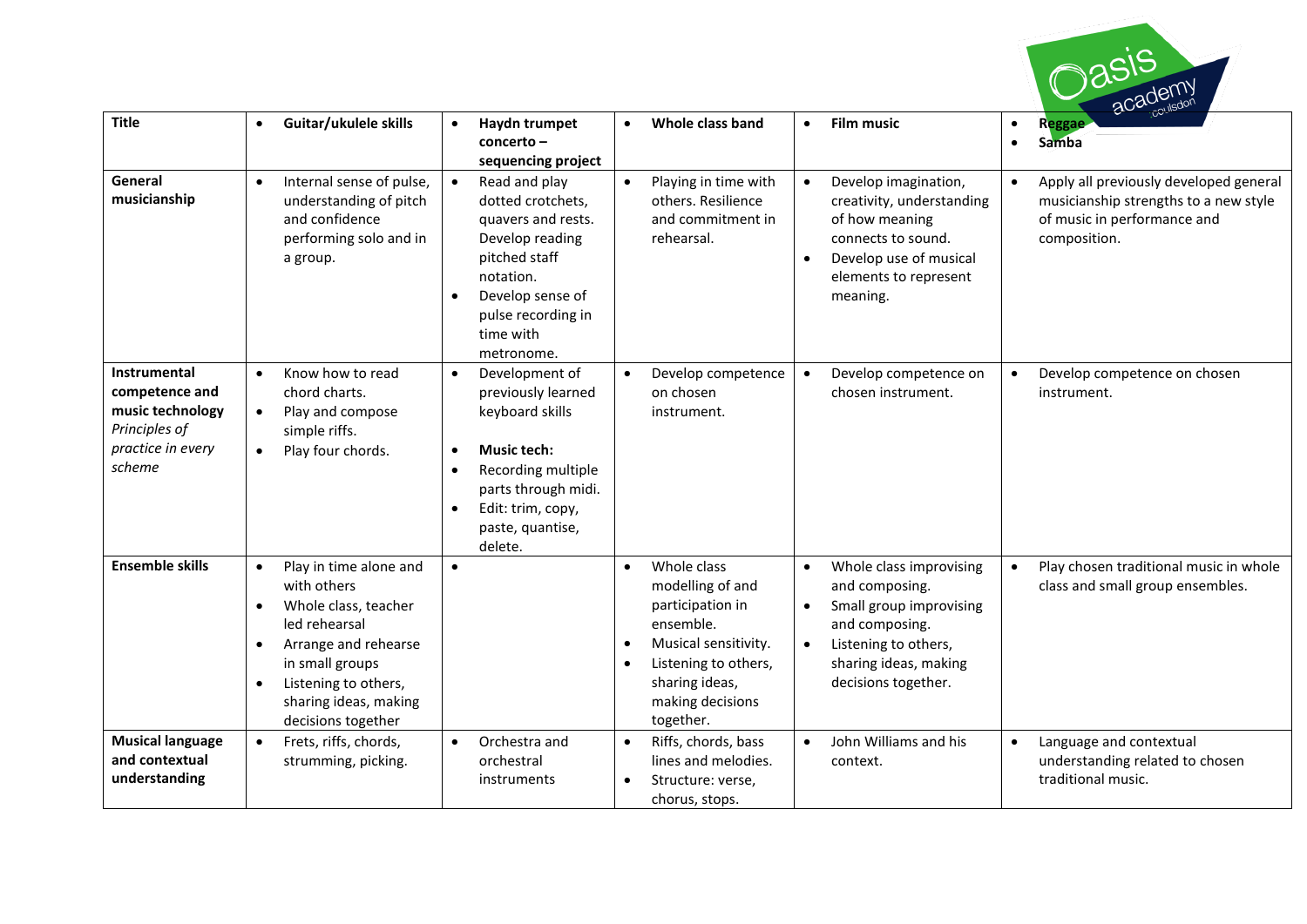

|                                         |                                                                               | $\bullet$ | Haydn and his<br>context<br>Concerto.<br>Chords, bass line,<br>harmony, melody.                                                                               | Texture: creating<br>contrast                                                    |           | How musical elements<br>are used to convey<br>meaning.                                                               |                                                                                                                                                                                    |
|-----------------------------------------|-------------------------------------------------------------------------------|-----------|---------------------------------------------------------------------------------------------------------------------------------------------------------------|----------------------------------------------------------------------------------|-----------|----------------------------------------------------------------------------------------------------------------------|------------------------------------------------------------------------------------------------------------------------------------------------------------------------------------|
| <b>Composition and</b><br>improvisation | Compose a riff.<br>Arrange a small group<br>performance of a<br>popular song. |           |                                                                                                                                                               |                                                                                  |           | Improvising and<br>composing on themes<br>and for short sections of<br>film as a whole class and<br>in small groups. | Improvise and/or compose in the style<br>of chosen traditional music in small<br>groups and on music technology.                                                                   |
| Assessment                              | Small group guitar<br>performance of<br>popular song.                         | $\bullet$ | Recording of first<br>16 bars of $3^{\text{rd}}$<br>mymt. Listening<br>test: Haydn<br>trumpet concerto,<br>staff notation and<br>elements in popular<br>songs | Whole class band<br>performance as a<br>part of whole year<br>group performance. | $\bullet$ | Recording of small group<br>composition for film clip.                                                               | Recording of composition in the style<br>of chosen traditional music.<br>Listening test: Film music, chosen<br>traditional music, staff notation and<br>elements in popular songs. |

| <b>YEAR 9</b>                                                | <b>Autumn 1</b>                                                                                   | <b>Autumn 2</b>                                                                                                                | <b>Spring 1</b><br><b>Spring 2</b>                                                                                                   |                                                                                 | Summer 1                                                                                                                | Summer 2           |  |
|--------------------------------------------------------------|---------------------------------------------------------------------------------------------------|--------------------------------------------------------------------------------------------------------------------------------|--------------------------------------------------------------------------------------------------------------------------------------|---------------------------------------------------------------------------------|-------------------------------------------------------------------------------------------------------------------------|--------------------|--|
|                                                              |                                                                                                   |                                                                                                                                |                                                                                                                                      |                                                                                 |                                                                                                                         |                    |  |
| <b>Topic</b>                                                 | <b>Making the band</b>                                                                            | Beethoven Symphony 5-<br>sequencing project                                                                                    | <b>Making the Band 2 -</b><br><b>Composing and</b><br><b>Ground Bass</b><br>Reggage                                                  |                                                                                 | Songwriting                                                                                                             | <b>Dance Music</b> |  |
| General<br>musicianship                                      | Playing in time with<br>others. Resilience and<br>commitment in<br>rehearsal.<br>Read lead sheet. | Read and play more complex<br>staff notation.<br>Develop sense of pulse<br>recording multiple parts in<br>time with metronome. | of music in performance and<br>composition.                                                                                          | Apply all previously developed general<br>musicianship strengths to a new style | Develop imagination, creativity, confidence to<br>express personal feeling and/or meaning<br>through music.             |                    |  |
| <b>Instrumental</b><br>competence<br>and music<br>technology | Develop competence<br>on chosen<br>instrument.<br>Create contrast<br>within given structure       | Development of previously<br>learned keyboard skills<br><b>Music tech:</b>                                                     | Develop competence on chosen<br>٠<br>instrument through performing new,<br>complex parts and improvising with<br>new scales/rhythms. |                                                                                 | <b>Music tech:</b><br>Recording multiple parts through midi and<br>audio.<br>Edit: trim, copy, paste, quantise, delete. |                    |  |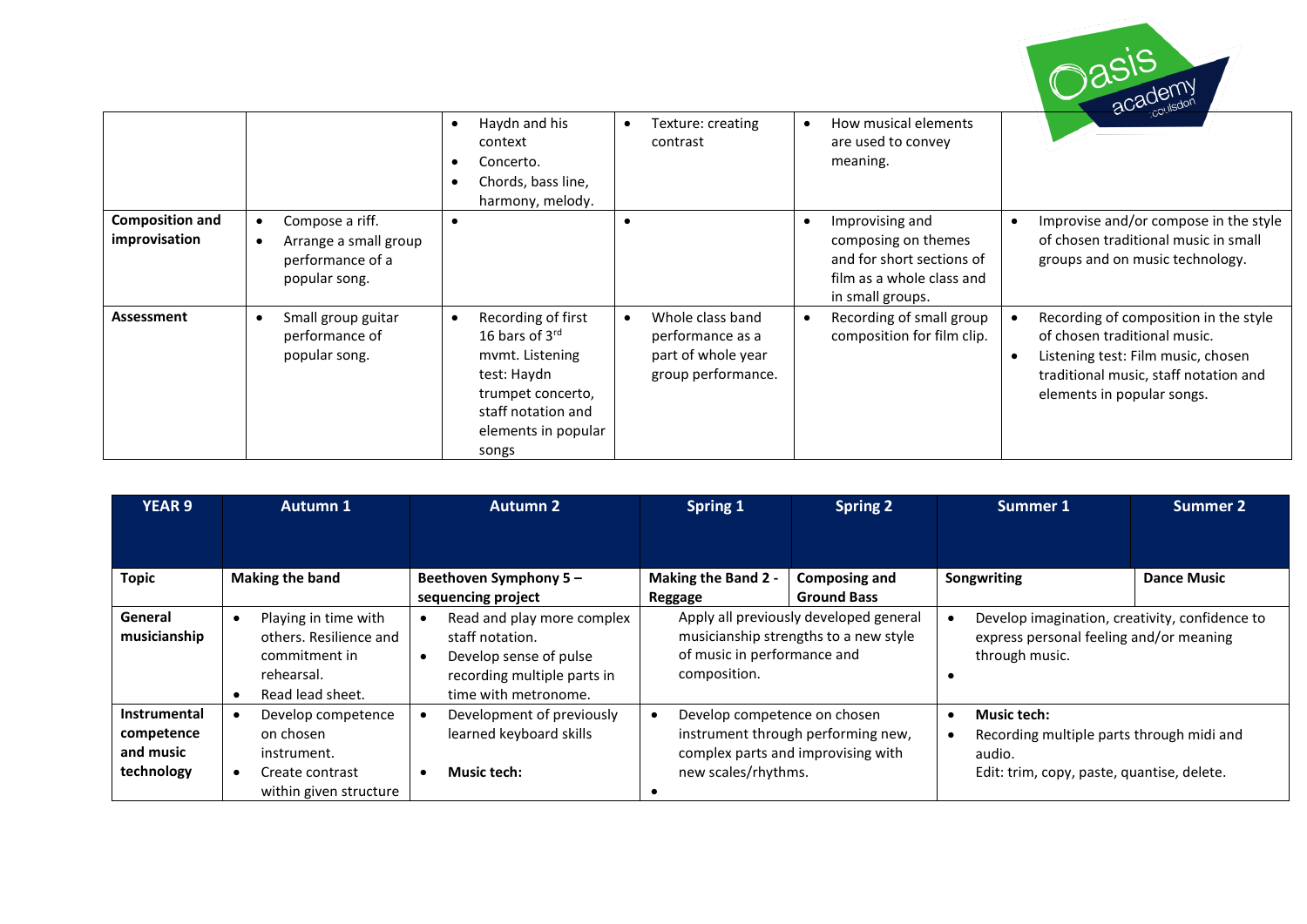

| Principles of<br>practice in<br>every scheme                  | (rhythms, dynamics,<br>articulation).                                                                                                                                              | Recording multiple parts<br>through midi.<br>Edit: trim, copy, paste,<br>quantise, delete.                                            |                                                                                                                                                                                                   |                                                                                                                                                                                                                      |
|---------------------------------------------------------------|------------------------------------------------------------------------------------------------------------------------------------------------------------------------------------|---------------------------------------------------------------------------------------------------------------------------------------|---------------------------------------------------------------------------------------------------------------------------------------------------------------------------------------------------|----------------------------------------------------------------------------------------------------------------------------------------------------------------------------------------------------------------------|
| <b>Ensemble</b><br>skills                                     | Play in time alone and<br>with others<br>Arrange and rehearse<br>$\bullet$<br>in small groups<br>Listening to others,<br>$\bullet$<br>sharing ideas, making<br>decisions together. |                                                                                                                                       | Play and in whole class and small group<br>$\bullet$<br>ensembles.                                                                                                                                |                                                                                                                                                                                                                      |
| <b>Musical</b><br>language and<br>contextual<br>understanding | All language relating<br>$\bullet$<br>to:<br>Pop song structure<br>$\bullet$<br>Parts in pop songs<br>$\bullet$<br>Instrumental<br>techniques<br>Creating contrast<br>$\bullet$    | Orchestra and orchestral<br>instruments<br>Beethoven and his context<br>Texture.<br>$\bullet$                                         | Language and contextual<br>$\bullet$<br>understanding related to Reggae<br>Swung rhythms, syncopation, breaks,<br>$\bullet$<br><b>Bob Marley</b><br>Pachelbel's Cannon, ground bass.<br>$\bullet$ | All language relating to:<br>$\bullet$<br>Pop song structure<br>$\bullet$<br>Parts in pop songs<br>$\bullet$<br>Instrumental techniques<br>$\bullet$<br>Creating contrast<br>$\bullet$<br>Lyric writing<br>$\bullet$ |
| <b>Composition</b><br>and<br>improvisation                    | Arrange a small group<br>$\bullet$<br>performance of a<br>popular song.                                                                                                            | Compose drum beat and<br>arrange parts to 'remix' first<br>16 bars of Beethoven 5.                                                    | Compose melodic ideas and create<br>$\bullet$<br>different ideas from one starting point                                                                                                          | Composing parts on given chord sequences:<br>drum beats, riffs, melodies, bass lines,<br>harmonies.                                                                                                                  |
| Assessment                                                    | Small group<br>$\bullet$<br>performance of<br>popular song.                                                                                                                        | Recording of Beethoven 5<br>project.<br>Listening test: Beethoven 5,<br>$\bullet$<br>staff notation and elements<br>in popular songs. | Recording of Performance<br>$\bullet$<br>Composition.<br>$\bullet$<br>Listening test: Film music, chosen<br>$\bullet$<br>traditional music, staff notation and<br>elements in popular songs.      | Recording of song<br>$\bullet$                                                                                                                                                                                       |